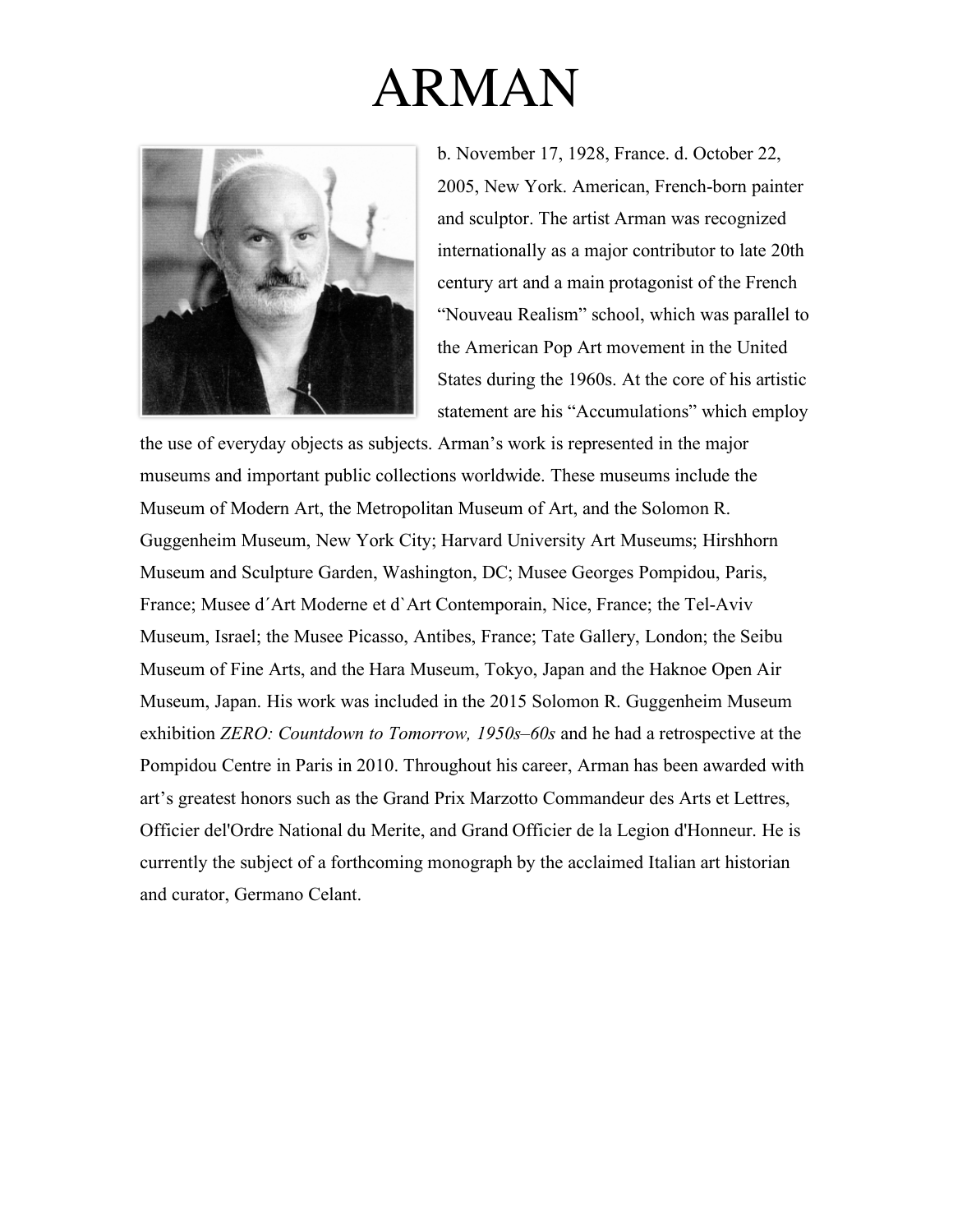#### Selected Solo Exhibitions

Arman, Tornabuoni Arte, Milan, Italy, October 5 - December 6, 2019

ARMAN A SAINT-TROPEZ: exposition de sculptures monumentales, Saint-Tropez, June 22 - September 30, 2018

Arman 1954-2005, Fondazione Terzo Pilastro, Rome, May 5th - July 23rd 2017

ARMAN Accumulations 1960-1964, Galerie Templon, Paris, February 27 - April 6, 2016 

Arman The Collector: The Artist's Collection of African Art, Paul Kasmin Gallery, New York, New York, November 11, 2013 - January 11, 2014

Arman: Cycles, Paul Kasmin Gallery, New York, New York, February 28 - April 6, 2013

Arman Retrospective, Centre Pompidou, Paris, France, September 22, 2010 -January 10, 2011

Arman: A Tribute to Arman, Marlborough Gallery, New York, New York, February 2 - March 4, 2006

Arman: No Comment, Galerie George-Philippe Et Nathalie Vallois, Paris, France, January 20 - February 24, 2006

Arman: A Survey 1954-2002, Marlborough Gallery, New York, New York, January 9 - February 1, 2003

Arman, Musée d'Art Contemporain, Tehran, Iran, May 6 - June 19, 2003

Arman: Passage à l'acte, Musée d'Art Moderne et d'Art Contemporain, Nice, France, June 16 - October 14, 2001

Arman: Fragmentations, Galerie Georges-Philippe Et Nathalie Vallois, Paris, France, 2000

Arman, Museum of Art, Tel Aviv, Israël, 1999

Arman: Interactives, Sidney Janis Gallery, New York, New York, March 29 - April 27, 1996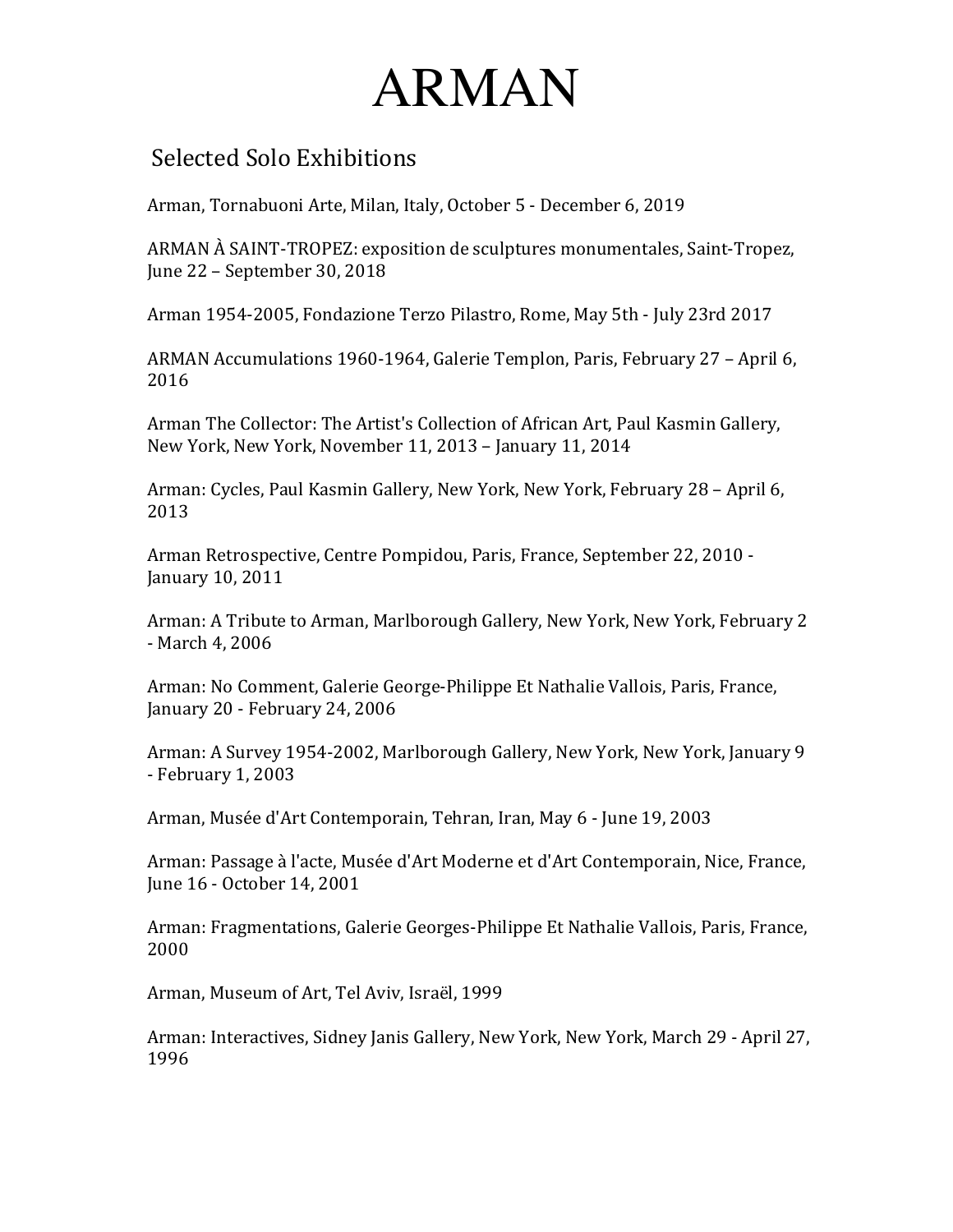Arman: Starry Night, Marisa del Re Gallery, New York, New York, November 30 -December 31, 1994

Arman: New Accumulations, Ilena Sonnabend Gallery, New York, New York, April 6 - May 2, 1992

Arman: 1955-1991: A Retrospective, The Museum of Fine Arts, Houston, Texas, The Brooklyn Museum, Brooklyn, New York, The Detroit Institute of Arts, Detroit, Michigan, 1991-1992

Arman: Gods and Godesses, Marisa del Re Gallery, New York, New York, October 1 -November 15, 1986

Arman: Arman's Orchestra, Marisa del Re Gallery, New York, New York, May 11 -June 11, 1983

Arman, O.K. Harris Gallery, New York, New York, September 18 - October 9, 1982

Arman: Accumulations, André Emmerich Gallery, New York, New York, October 9 -November 10, 1979

Arman: Hard & Soft, Andrew Crispo Gallery, New York, New York, May 4 - 27, 1978

Arman: Lyrical Surfaces, Andrew Crispo Gallery, New York, New York, December 3, 1975 - January 5, 1976

Arman: Conscious Vandalism, John Gibson Gallery, New York, New York, April 5 -19, 1975 

Arman: Selected Activities, John Gibson Gallery, New York, New York, October 20 -November 21, 1973

Arman: Accumulations Renault, Musee des Arts Decoratifs, Paris, France, 1969

Arman: Recent Accumulations, Sidney Janis Gallery, New York, New York, May 8 -June 1, 1968

Arman, Sidney Janis Gallery, New York, New York, December 29 - January 27, 1965

Le Plein: Full-Up, Iris Clert Gallery, Paris, France, October 25, 1960

Arman: Les Accumulations, Galerie Iris Clert, Paris, France, October - November 1960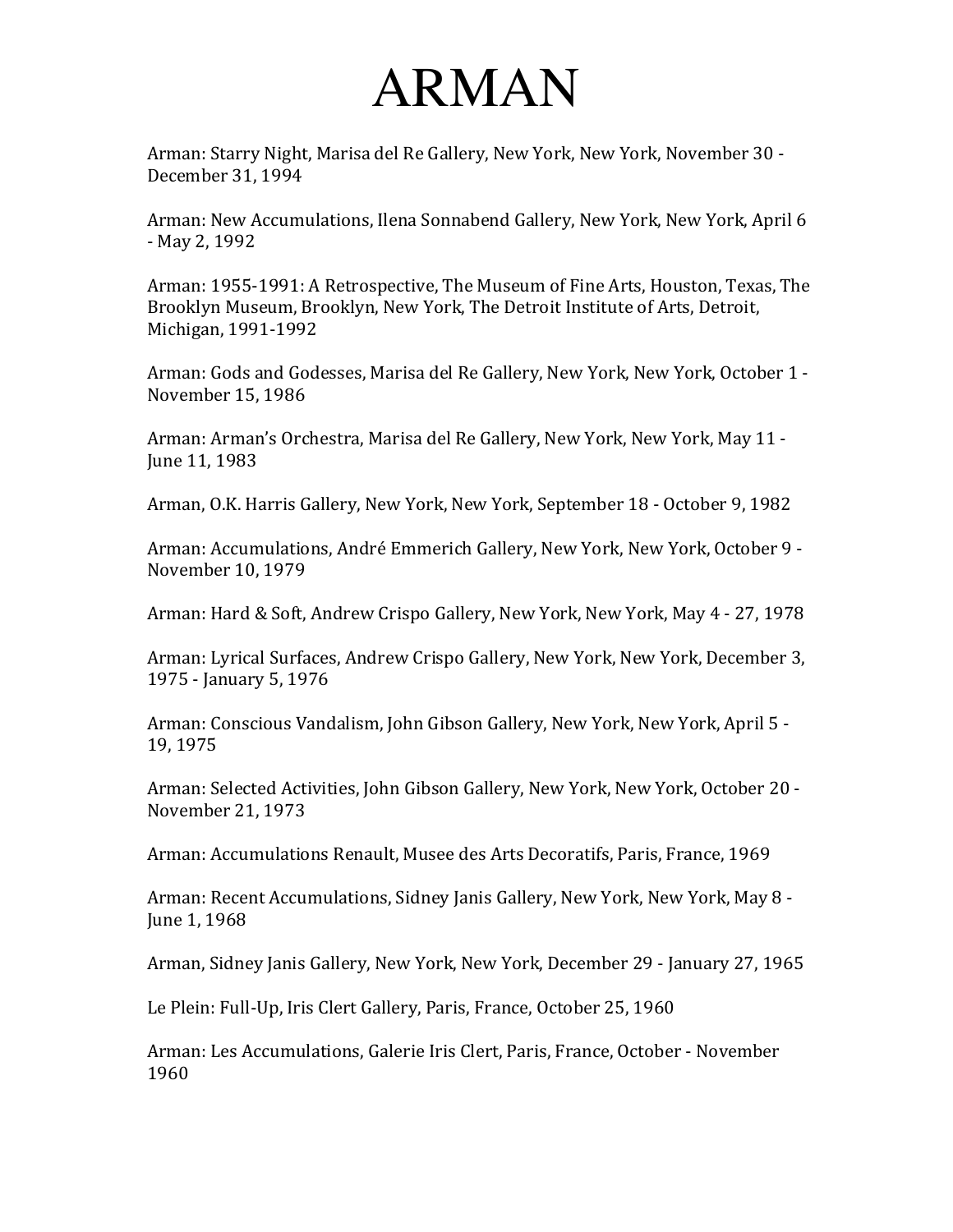Arman: Allures d'objets, Galerie Saint-Germain, Paris, France, March 16 - April 9, 1960 

Mostra Personale di Arman, Galleria Apollinaire, Milan, Italy, 1959

Arman: Les Olympiens, Galerie Iris Clert, Paris, France, 1958

#### Selected Group Exhibitions

OBJECT OUT LOUD: Arman and Nick Cave, Katonah Museum of Art, Katonah, New York, October 15, 2017 - January 7, 2018

Serielle Formationen. 1967/2017, Daimler Contemporary, Berlin, June 3 -November 5, 2017

Musicircus, Centre Pompidou-Metz, France, April 20 - July 17, 2016

Magnificent Obsessions: The Artist as Collector, Barbican, London, England, February 12 - May 25, 2015

ZERO: Countdown to Tomorrow, 1950s-60s, Solomon R. Guggenheim Museum, New York, New York, October 10, 2014 - January 7, 2015

Art or Sound, Fondazione Prada, Venice, Italy, June 7 - November 3, 2014

The Small Utopia. Ars Multiplicata, Fondazione Prada, Venice, Italy, July 6 -November 25, 2012 

Nouveau Realisme, Luxembourg & Dayan, London, United Kingdom, June 18 -August 11, 2012

Zero in New York, Sperone Westwater Gallery, New York, New York, November 6 -December 20, 2008

Pop Impressions: Europe/USA, The Museum of Modern Art, New York, New York, February 18 - May 18, 1999

Objects of Desire: The Modern Still Life, The Museum of Modern Art, New York, New York, Hayward Gallery, London, United Kingdom, 1997-1998

The Americans: The Collage, Contemporary Arts Museum, Houston, Texas, July 11 -October 3, 1982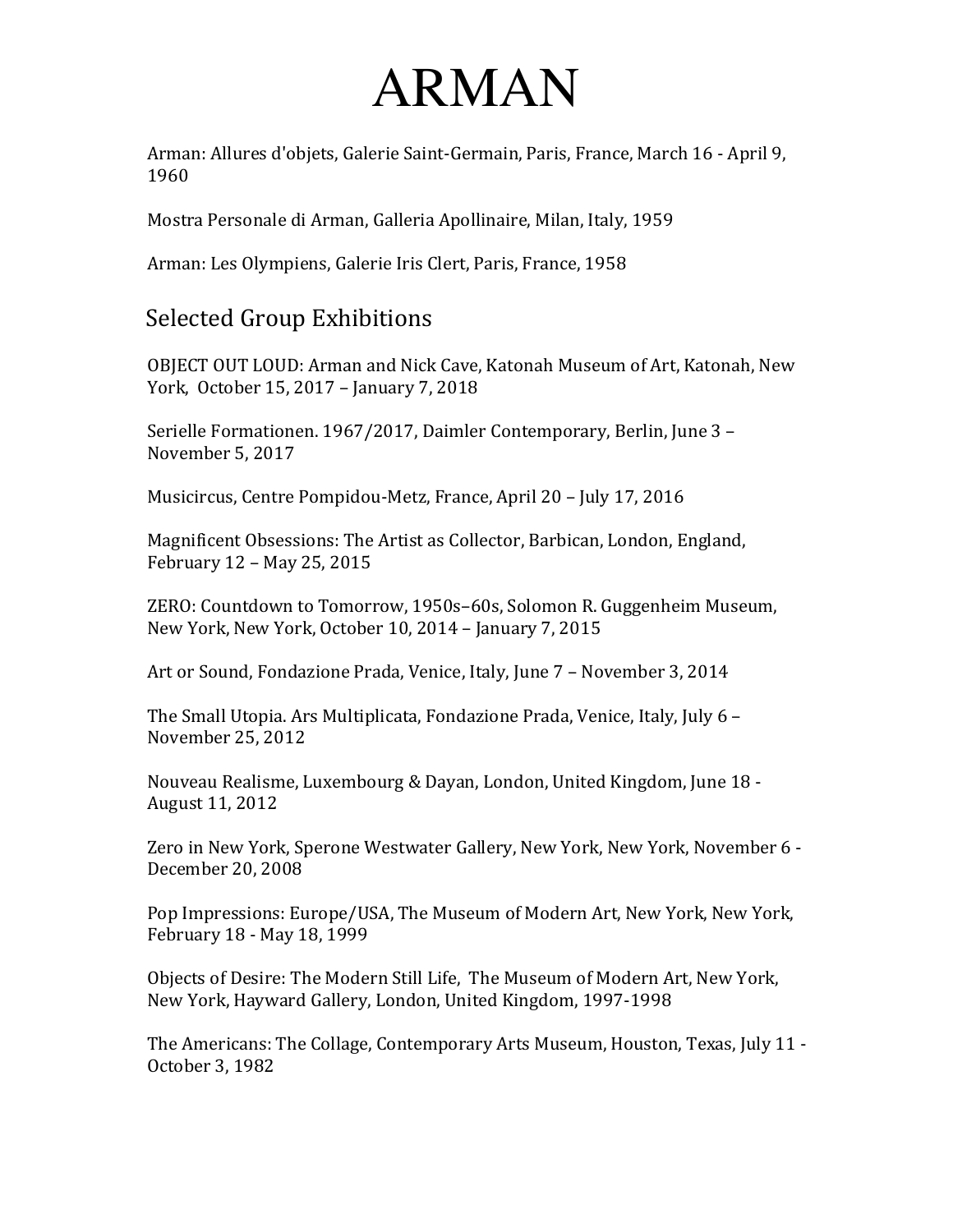Paris 1937-1957: Créations en France, Centre Georges Pompidou, Paris, France, May 25-November 2, 1981

25 Years of Janis, Sidney Janis Gallery, New York, New York, March 13 - April 13, 1974 

Painting in France: 1900-1967, National Gallery of Art, Washington, DC, Museum of Modern Art, New York, New York, Museum of Fine Arts, Boston, Massachusetts, Art Institute of Chicago, Chicago, Illinois, MH. De Young Memorial Museum, San Francisco, California, 1967

Painting and Sculpture of a Decade: 1954-1964, Tate Gallery, London, United Kingdom, April 22 - June 28, 1964

The Art of Assemblage, Museum of Modern Art, New York, New York, Dallas Museum of Contemporary Arts, Dallas, Texas, San Francisco Museum of Art, San Francisco, California, 1961

#### Selected Articles and Publications

Celant, Germano. "Arman: The Archeology of Reality", Arman: 1954-2005, Fondazione Terzo Pilastro, Rome, Italy, May 5 - July 23, 2017.

Dannatt, Adrian. "Arman", Arman Cycles, Paul Kasmin Gallery, New York, 2013.

Carrick, Jill. Nouveau Réalisme: 1960s France, and the Neo-avant-garde: Topographies of Chance and Return. Ashgate Press, 2010.

Hamilton, Jaimey. "Arman's System of Objects." Art Journal, Vol. 67, Issue 1, 2008.

de Lima Greene, Alison. "Arman: An Artist of Our Time. " Museum of Fine Arts, Houston, 1991.

Restany, Pierre. "Arman: A Radical Portrait of Modernity", Museum of Fine Arts, Houston, 1991.

Kuspit, Donald. "Arman: Monochrome Accumulations 1986-1989," Vrej Baghoomian Gallery, New York, 1990.

van der Marck, Jan. Arman. New York: Abbeville Press, 1984.

Schjeldahl, Peter. "Arman in 1973," Arman Selected Activities, John Gibson Gallery, New York, 1973.